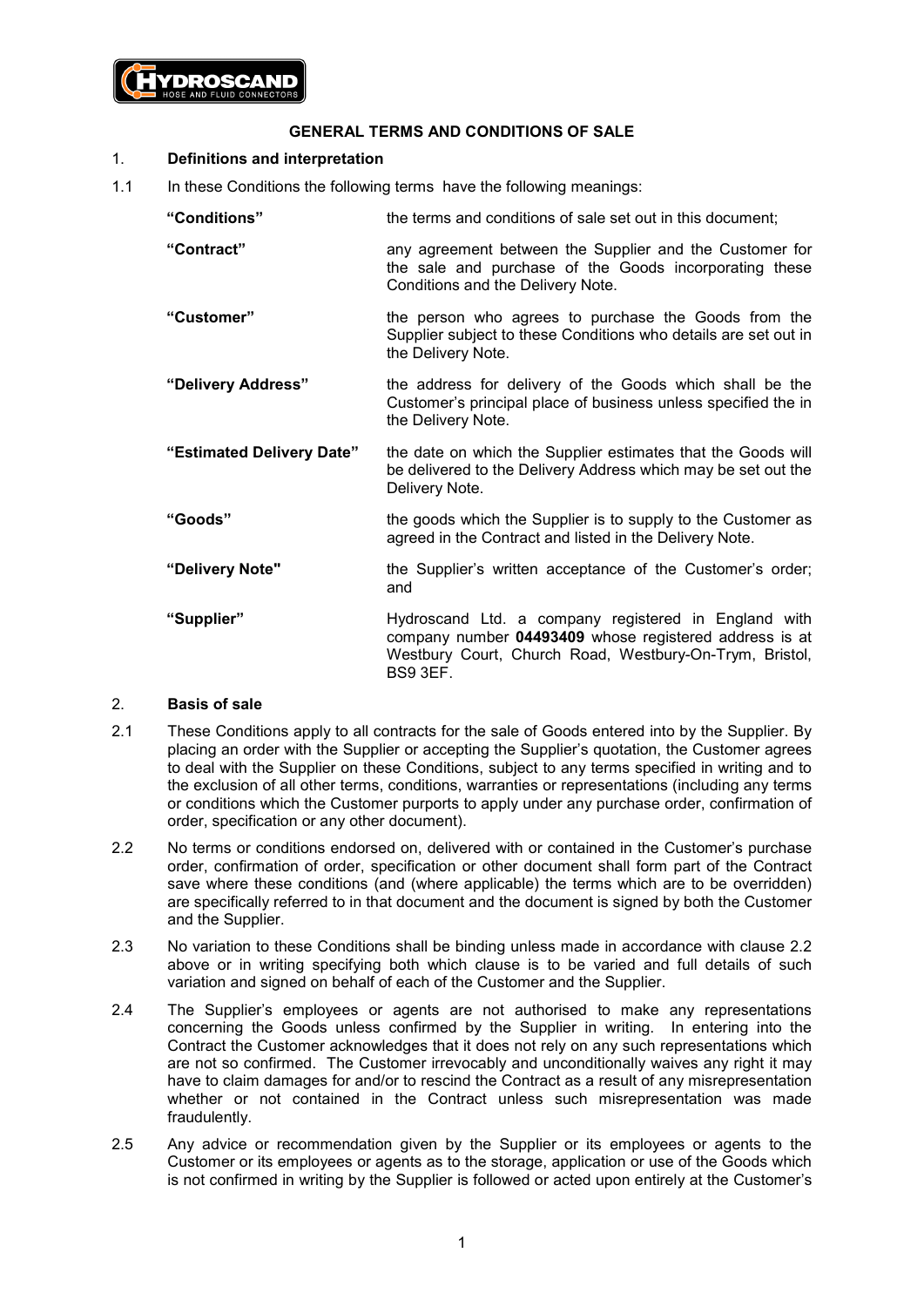

2.6 Any typographical, clerical or other error or omission in any sales literature, quotation, price list, acceptance of offer, invoice or other document or information issued by the Supplier shall be subject to correction without any liability on the part of the Supplier.

#### 3. **Sale and purchase**

**/DROSCAND** 

- 3.1 The Customer agrees to purchase the Goods from the Supplier and the Supplier agrees to sell the Goods to the Customer.
- 3.2 Each order or acceptance of a quotation for Goods by the Customer from the Supplier shall be deemed to be an offer by the Customer to buy Goods subject to these Conditions and shall be binding on the Customer, but shall not bind the Supplier has accepted that order by issuing a Delivery Note or (if earlier) the Supplier delivers the Goods to the Customer.
- 3.3 The Customer shall ensure that the terms of its order and any applicable specification are complete and accurate.
- 3.4 Any quotation is given on the basis that no Contract shall come into existence until the Supplier issues a Delivery Note or (if earlier) the Supplier delivers the Goods to the Customer. Any quotation is valid for a period of 30 days only from its date, provided that the Supplier has not previously withdrawn it.
- 3.5 The Customer shall not be entitled to cancel in whole or in part any order which the Supplier has accepted or any quotation of the Supplier which the Customer has accepted, except where such cancellation has been accepted by the Supplier subject to reasonable cancellation charges.
- 3.6 If the Goods are to be manufactured or any process is to be applied to them by the Supplier in accordance with the specifications submitted by the Customer, or if the Goods are to be marked with any trade mark at the request of the Customer, the Customer shall indemnify and hold the Supplier harmless against:
	- 3.6.1 all, damages, costs and expenses awarded against or incurred by the Supplier in connection with any claim for infringement of any patent, copyright, design, trade mark or other industrial or intellectual property rights;
	- 3.6.2 all, damages, costs and expenses paid or agreed to be paid by the Supplier in settlement of any claim for infringement of any patent, copyright, design, trade mark or other industrial or intellectual property rights;
	- 3.6.3 all, damages, costs and expenses awarded against or incurred by the Supplier in connection with any claim for misuse of any confidential information of any other person;
	- 3.6.4 all, damages, costs and expenses paid or agreed to be paid by the Supplier in settlement of any claim for misuse of any confidential information of any other person;
	- 3.6.5 any other liability whatsoever which results from the Supplier's use of the Customer's specifications or the marking of the Goods or from the sale or supply of such Goods by the Supplier.
- 3.7 No specifications submitted by the Customer will be binding on the Supply until the Supplier has accepted the customer specifications in writing.
- 3.8 Once the customer specifications have been accepted by the Supplier the Customer shall not be entitled to alter or vary the customer specifications without the Supplier's prior written consent which may be given subject to variations of the other terms of the Contract.
- 3.9 Whilst the Supplier will use reasonable endeavours to manufacture the correct size of Goods, slight variations are unavoidable and the Supplier shall be deemed to have fulfilled the Contract where the Goods are within 1% of hose cut length tolerance.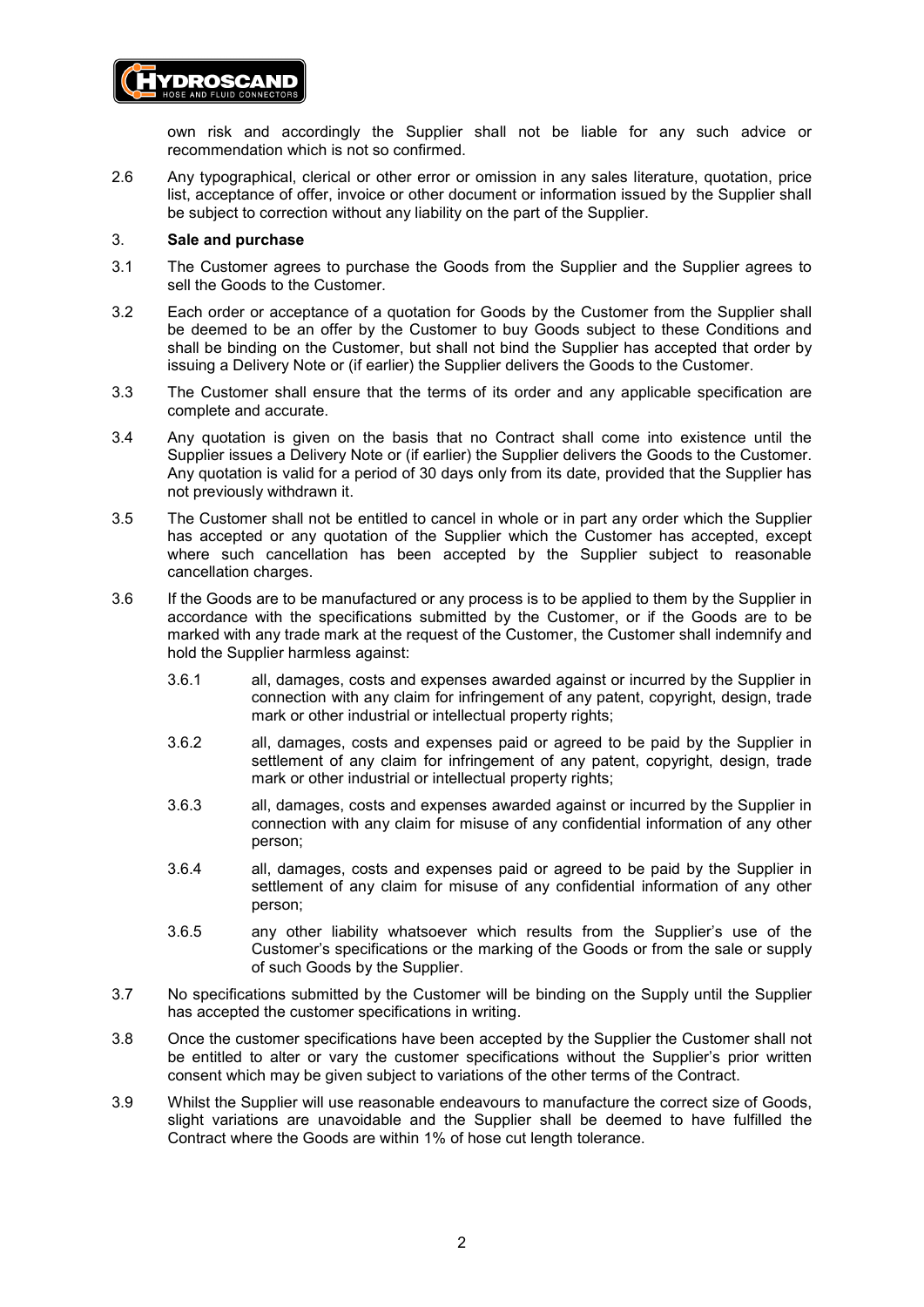

## 4. **Description**

- 4.1 The quantity and description of the Goods shall be as set out in the Supplier's Delivery Note.
- 4.2 All samples, drawings, descriptive matter, specifications and advertising issued by the Supplier and any descriptions or illustrations contained in the Supplier's catalogues or brochures are issued or published for the sole purpose of giving an approximate idea of the Goods described in them. They shall not form part of the Contract and this is not a sale by sample.

### 5. **Delivery**

- 5.1 The Supplier shall use its reasonable efforts to deliver the Goods to the Customer at the Delivery Address (provided there is a safe suitable route of access) on or around the Estimated Delivery Date, but time of delivery shall not be of the essence.
- 5.2 The Supplier shall be entitled to deliver the Goods in instalments in which case each instalment shall be treated as an entirely separate contract and any default or breach by the Supplier in respect of any such instalment shall not entitle the Customer to cancel any other instalment or treat the Contract as a whole as repudiated.
- 5.3 Unless otherwise agreed in the Delivery Note, the Customer shall provide all necessary labour and equipment to enable the Goods to be safely unloaded at the Delivery Address.
- 5.4 The Customer shall inspect the Goods on delivery and if the Goods are damaged on delivery or less than the correct amount of the Goods is delivered then, unless the Customer notifies the Supplier and the carrier (otherwise than by a note on the delivery note) within *2 (two)* days of delivery no claim against the Supplier may be made in respect of damage to or short delivery of such Goods.
- 5.5 The Customer shall be deemed to accept the Goods on delivery notwithstanding any late delivery by the Supplier.
- 5.6 Subject to the other provisions of these conditions the Supplier shall not be liable for any direct, indirect or consequential loss (all three of which terms include, without limitation, pure economic loss, loss of profits, loss of business, depletion of goodwill and similar loss), costs, damages, charges or expenses caused directly or indirectly by any delay in the delivery of the Goods (even if caused by the Supplier's negligence), nor shall any delay entitle the Customer to terminate or rescind the Contract unless such delay exceeds *60 (sixty)* days.
- 5.7 If for any reason the Customer fails to accept delivery of any of the Goods when they are ready for delivery or the Supplier is unable to deliver the Goods on time because the Customer has not provided appropriate instructions, documents, licences or authorisations:
	- 5.7.1 risk in the Goods shall pass to the Customer (including for loss or damage caused by the Supplier's negligence);
	- 5.7.2 the Goods shall be deemed to have been delivered; and
	- 5.7.3 the Supplier may store the Goods until delivery, whereupon the Customer shall be liable for all related costs and expenses (including, without limitation, storage and insurance.

# 6. **Installation**

- 6.1 If specified overleaf, or in the relevant quotation, or the Supplier's standard documentation for the Goods that the Supplier is to install the Goods then, as soon as reasonably possible after their delivery, the Supplier shall install them at the Delivery Address.
- 6.2 The Customer shall give full access to the Delivery Address to the Supplier for the purpose of installing the Goods, shall undertake any preparatory work specified by the Supplier overleaf, in the relevant quotation or in the Supplier's standard documentation and shall compensate the Supplier for any additional costs which the Supplier incurs by reason of the Customer's failure properly to undertake any such preparatory work.
- 6.3 The Supplier shall procure that its employees who install the Goods comply with all reasonable health and safety, security and other regulations which are in force or apply at the Delivery Address and the Customer shall indemnify and hold the Supplier harmless against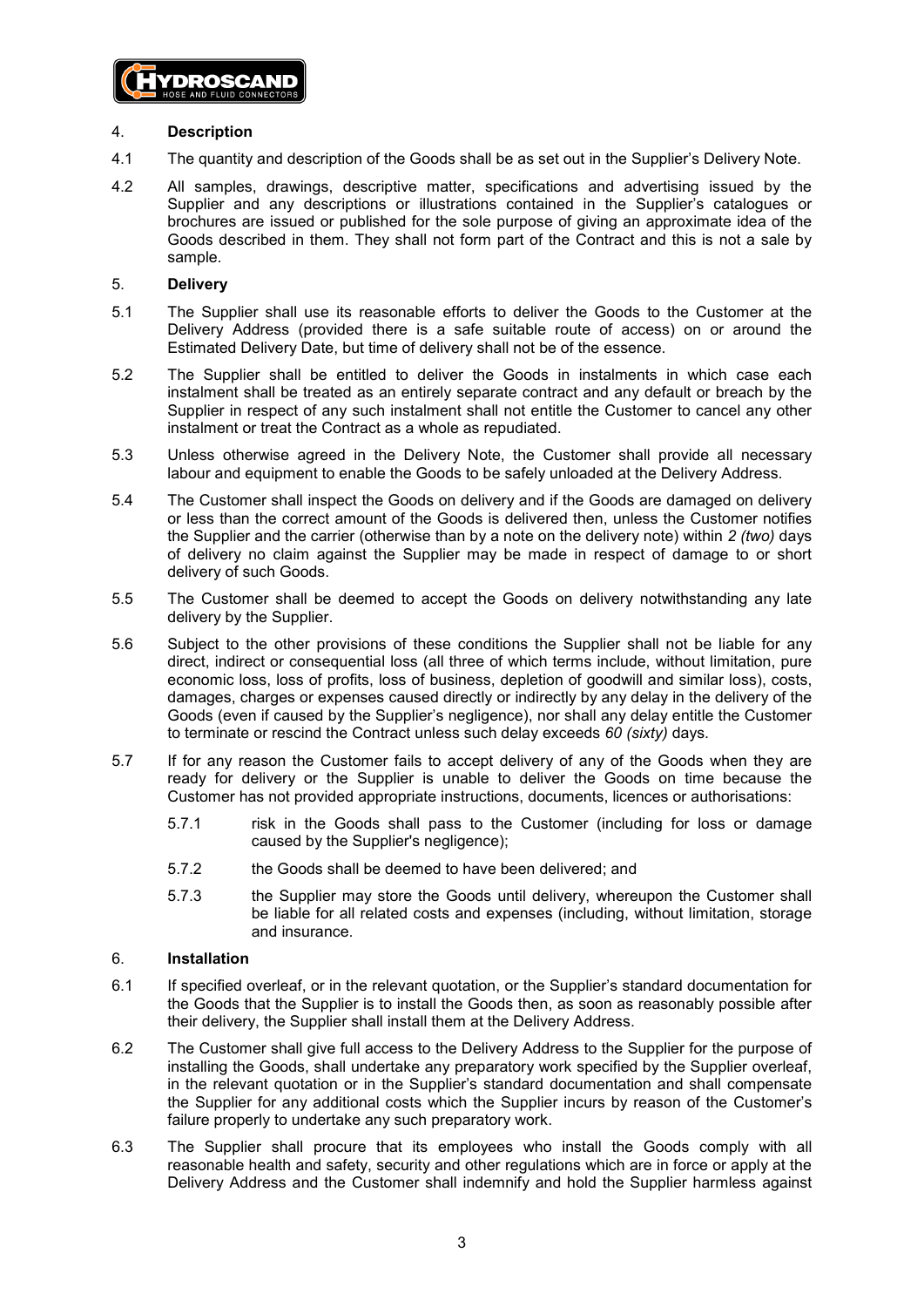

any loss, damage, cost and/or expense which the Supplier may suffer or incur as a result of any injury to its employees or damage to or loss of its property whilst at the Delivery Address resulting from anything other than the negligence of the Supplier or its employees or any noncompliance by the Goods with the warranty set out in clause [8](#page-4-0) below.

#### 7. **Price and payment**

- 7.1 The price of the Goods shall be the price set out in the Delivery Note or, if not specified, the price quoted by the Supplier or, if not specified and no price has been quoted (or a quoted price is no longer valid), the price listed in the Supplier's published price list current at the date of delivery.
- 7.2 The Supplier reserves the right, by giving notice to the Customer at any time before delivery, to increase the price of the Goods to reflect any increase in the cost to the Supplier which is due to any factor beyond its control, any change in delivery dates, quantities or specifications for the Goods which is requested by the Customer or any delay caused by any instructions of the Customer or failure of the Customer to give the Supplier adequate information or instructions.
- 7.3 Unless otherwise stated overleaf or under the terms of any quotation or in any price list of the Supplier, all prices are given by the Supplier on an ex works basis, and the Customer shall be liable to pay the Supplier's charges for transport, packaging and insurance together with any additional expenses, licence fees or duties paid or incurred by the Supplier, whether as a result of the Delivery Address not being in the UK or otherwise.
- 7.4 The price is exclusive of any applicable value added tax, which the Customer shall be additionally liable to pay to the Supplier.
- 7.5 The Supplier shall be entitled to invoice the Customer for all amounts due under the Contract on or at any time after delivery of the Goods unless the Goods are to be collected by the Customer or the Customer wrongly fails to take delivery of them, in which case the Supplier shall be entitled to invoice the Customer at any time after the Supplier has notified the Customer that the Supplier has tendered delivery of the Goods.
- 7.6 Unless otherwise stated, the Customer shall make payment to the Supplier in respect of all invoices in full within 30 (thirty) days of the date of the invoice.
- 7.7 Time of payment shall be of the essence.
- 7.8 No payment shall be deemed to have been received until the Supplier has received cleared funds.
- 7.9 All payments payable to the Supplier under the Contract shall become due immediately on its termination despite any other provision.
- 7.10 The Customer shall make all payments due under the Contract in full without any deduction whether by way of set-off, counterclaim, discount, abatement or otherwise unless the Customer has a valid court order requiring an amount equal to such deduction to be paid by the Supplier to the Customer.
- 7.11 All payments shall be applied to invoices and to Goods listed in such invoices in the order determined in its discretion by the Supplier.
- 7.12 If full payment is not received by the Supplier by the due date then without prejudice to its rights the Supplier shall be entitled:
	- 7.12.1 to sue for the entire price; and/or
	- 7.12.2 to charge interest at 2% above the base rate of the Supplier's bank from time to time. Interest shall be payable at this rate both before and after any judgment is made against the Customer until the date on which payment in cleared funds is received in full, including all accrued interest;
	- 7.12.3 to suspend the further provision of Goods (without incurring any liability) until such time as full payment has been paid;
	- 7.12.4 to require the immediate return to the Supplier of all goods agreed to be sold by the Supplier to the Customer in which the property has not passed to the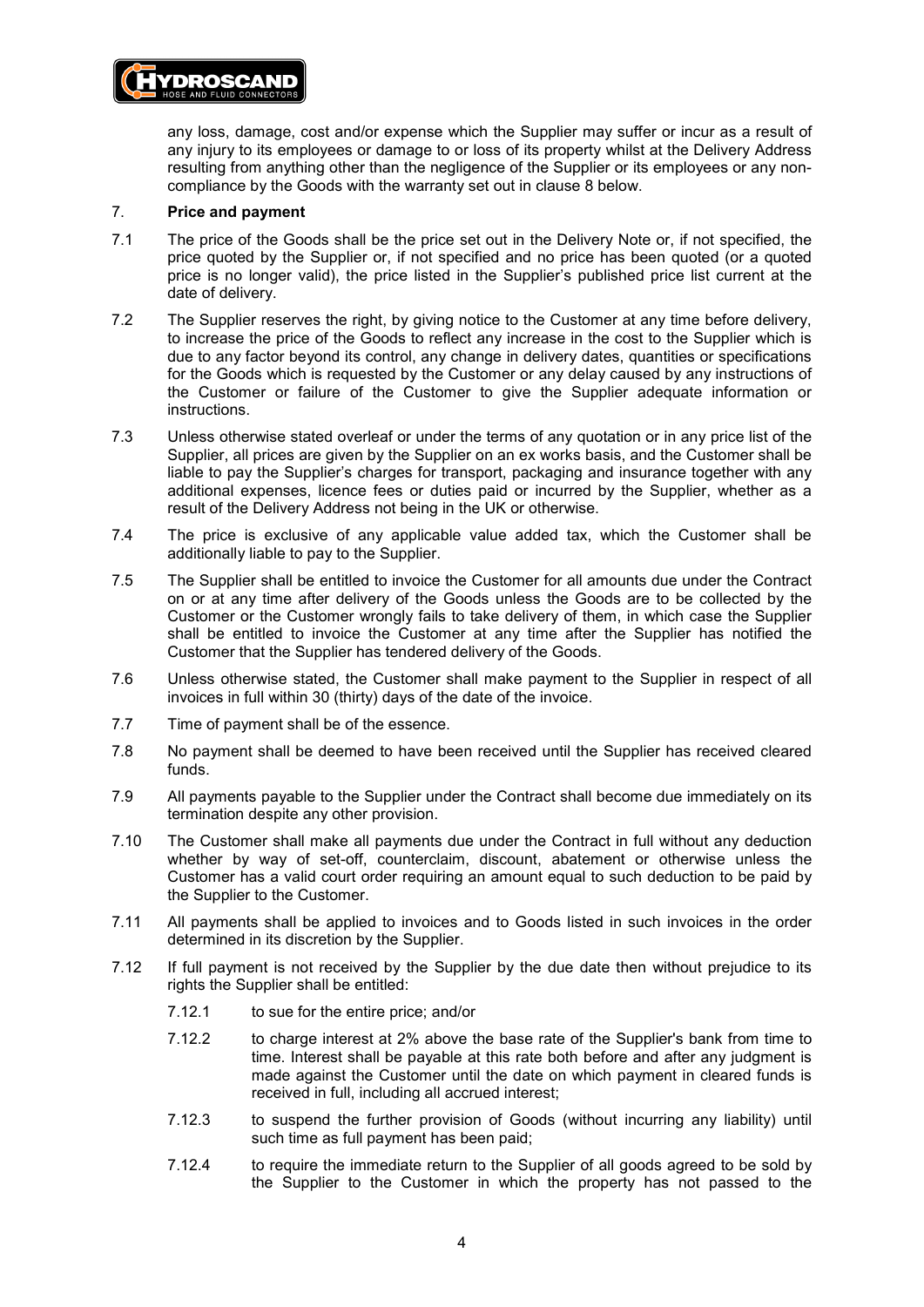

Customer in accordance with the provisions of clause *[9](#page-5-0)* below and the Customer hereby agrees to reimburse to the Supplier upon demand the Supplier's costs or expenses in recovering such goods.

## <span id="page-4-0"></span>8. **Warranty and liability**

- <span id="page-4-1"></span>8.1 The Supplier warrants that the Goods will correspond in all material respects with any specifications set out in the Delivery Note or in the Supplier's quotation or in the Supplier's standard documentation at the time of delivery and will be free from major defects in material and workmanship for a period of 12 (twelve) months from the date of delivery provided that:
	- 8.1.1 the Supplier shall be under no liability in respect of any defects in the Goods arising from any drawing, design or specifications supplied by the Customer;
	- 8.1.2 the Supplier shall be under no liability in respect of any defect arising from fair wear and tear, wilful damage or negligence by the Customer or persons using the Goods, abnormal working conditions, failure to follow the Supplier's instructions (whether oral or in writing), or misuse or alteration or repair of the Goods without the Supplier's approval;
	- 8.1.3 the Supplier shall be under no liability if the total price of the Goods has not been paid by the due date for payment;
	- 8.1.4 any such defect in or failure to meet any such specification by the Goods shall be notified to the Supplier in writing as soon as reasonably possible after the Customer discovers such defect or non-conformity; and
	- 8.1.5 the above warranty does not extend to parts, materials or equipment not manufactured by the Supplier, in respect of which the Customer shall only be entitled to the benefit of any such warranty or guarantee as is given by the manufacturer to the Supplier and which the Supplier hereby assigns to the Customer so far as it is able.
- 8.2 In the event of any valid claim under clause [8.1](#page-4-1) above being made by the Customer, the Supplier shall be entitled to replace or repair the Goods (or the part in question) free of charge or, at the Supplier's sole discretion, refund to the Customer the price of the Goods (or a proportionate part of the price as appropriate) but the Supplier shall have no further liability to the Customer.
- 8.3 The Supplier shall be liable to the Customer for any direct physical damage (other than death or personal injury) to the extent that it results from the negligence of the Supplier or its employees up to a maximum of £5m.
- 8.4 The Supplier shall have no Liability to the Customer for:
	- 8.4.1 loss of profits;
	- 8.4.2 special damages;
	- 8.4.3 aggravated, punitive and/or exemplary damages;
	- 8.4.4 consequential losses and/or indirect losses; and/or
	- 8.4.5 business interruption, loss of business, loss of contracts, loss of opportunity and/or production.
- 8.5 Each of the limitations and/or exclusions in these Conditions shall be deemed to be repeated and apply as a separate provision for each of:
	- 8.5.1 Liability in contract (including fundamental breach);
	- 8.5.2 Liability in tort (including negligence);
	- 8.5.3 Liability for breach of statutory duty; and
	- 8.5.4 Liability for breach of Common Law and/or under any other legal basis;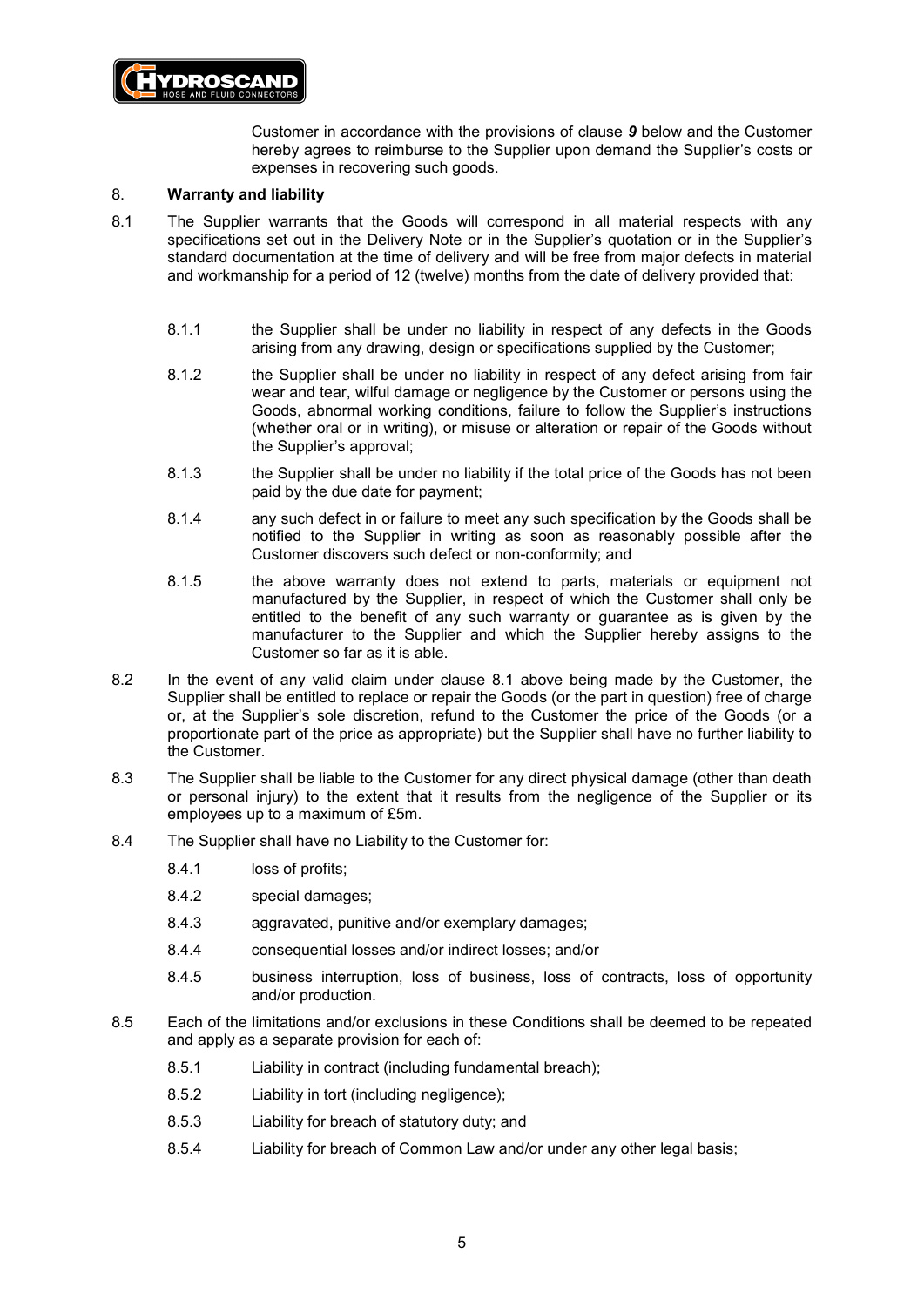## except that clause above placing a financial cap on the Supplier's Liability shall apply once in respect of all of the said types of Liability.

- 8.6 Nothing in these Conditions shall exclude or limit the Supplier's Liability for death or personal injury due to its negligence or any Liability which is due to its fraud or any other liability which it is not permitted to exclude or limit as a matter of law.
- 8.7 Nothing in these Conditions shall exclude or limit any statutory rights which cannot be excluded or limited due to the Customer acting as a consumer. Any provision which would be void under any consumer protection legislation or other legislation shall to that extent, have no force or effect.
- 8.8 The limitations in these Conditions are necessary in order to allow the Supplier to provide the Goods at its current prices. If the Customer requires greater protection then the Supplier will agree to modify the limitations and extend its guarantees in return for the payment of a higher price for the Goods.

#### <span id="page-5-0"></span>9. **Risk and title**

**/DROSCAND** 

- 9.1 The Goods are at the risk of the Customer from the time of delivery.
- 9.2 Ownership of the Goods shall not pass to the Customer until the Supplier has received in full (in cash or cleared funds) the price of the Goods and all other sums which are or which become due to the Supplier from the Customer on any account. The Supplier shall be entitled to recover payment for the Goods notwithstanding that ownership of any of the Goods has not passed from Supplier.
- 9.3 Until ownership of the Goods has passed to the Customer, the Customer shall:
	- 9.3.1 hold the Goods on a fiduciary basis as the Supplier's bailee;
	- 9.3.2 store the Goods (at no cost to the Supplier) separately from all other goods of the Customer or any third party in such a way that they remain readily identifiable as the Supplier's property;
	- 9.3.3 grant the Supplier, its agents and employees an irrevocable licence at any time to enter any premises where the Goods are or may be stored in order to inspect them, or, where the Customer's right to possession has terminated, to recover them;
	- 9.3.4 not destroy, deface or obscure any identifying mark or packaging on or relating to the Goods; and
	- 9.3.5 maintain the Goods in satisfactory condition and keep them insured on the Supplier's behalf for their full price against all risks to the reasonable satisfaction of the Supplier. On request the Customer shall produce the policy of insurance to the Supplier.
- 9.4 The Customer may resell the Goods before ownership has passed to it solely on the following conditions:
	- 9.4.1 any sale shall be effected in the ordinary course of the Customer's business at full market value; and
	- 9.4.2 any such sale shall be a sale of the Supplier's property on the Customer's own behalf and the Customer shall deal as principal when making such a sale and in such circumstances legal title shall pass to the Customer immediately before title passes to the Customer's customer.
- 9.5 The Customer's right to possession of the Goods shall terminate immediately if:
	- 9.5.1 the Supplier is entitled to terminate this Contract under clause *[11.1.2](#page-6-0)* below; or
	- 9.5.2 the Customer suffers or allows any execution, whether legal or equitable, to be levied on its property or obtained against it, or fails to observe or perform any of its obligations under this Contract or any other contract between the Supplier and the Customer, or is unable to pay as they fall due or the Customer ceases to trade; or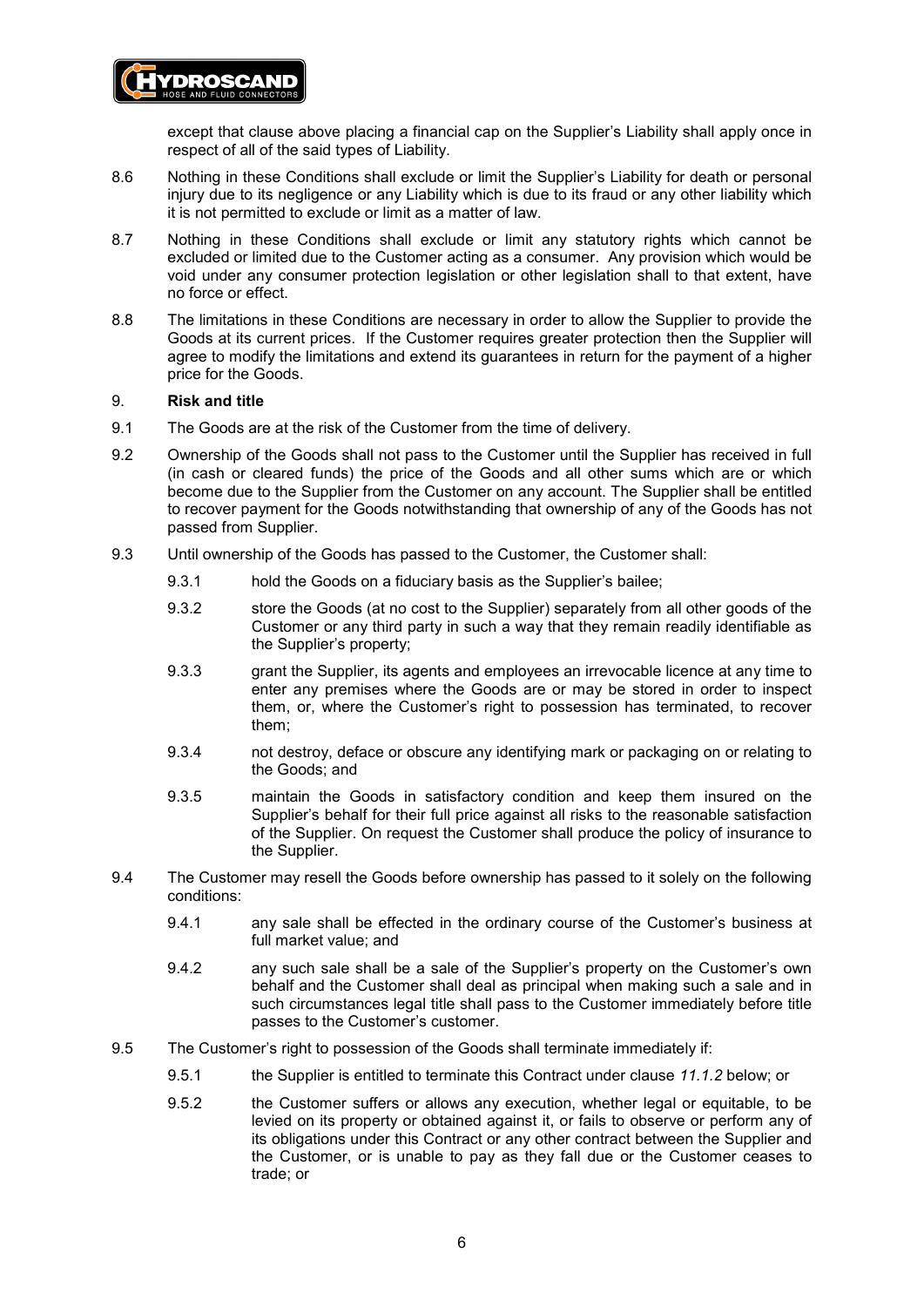

- 9.5.3 the Customer encumbers or in any way charges any of the Goods.
- 9.6 Where the Supplier is unable to determine whether any Goods are the goods in respect of which the Customer's right to possession has terminated, the Customer shall be deemed to have sold all goods of the kind sold by the Supplier to the Customer in the order in which they were invoiced to the Customer.
- 9.7 The Supplier shall be entitled to re-sell or otherwise dispose of recovered Goods in any way the Supplier in its absolute discretion, thinks fit. The Customer hereby grants the Supplier a non-exclusive, world-wide, royalty free, perpetual, irrevocable licence (with a right to sublicense) to use, for the purposes of such re-sale or other disposal, any and all trade marks which may have been applied to the Goods by the Customer and/or by the Supplier or any third party at the request or with the consent of the Customer
- 9.8 On termination of the Contract, howsoever caused, the Supplier's (but not the Customer's) rights contained in this clause [9](#page-5-0) shall remain in full force and effect.

#### 10. **Laws and regulations**

The Customer shall comply with all laws and regulations relating to the ownership and use of the Goods including without limitation health and safety requirements, export control legislation and US re-export control legislation.

#### 11. **Termination**

- <span id="page-6-1"></span><span id="page-6-0"></span>11.1 The Supplier shall be entitled to terminate the Contract forthwith by notice in writing to the Customer if:
	- 11.1.1 the Customer commits a material irremediable breach of the Contract, persistently repeats a remediable breach or commits any material remediable breach and fails to remedy it within 30 (thirty) days of receipt of notice of the breach requiring remedy of the same; or
	- 11.1.2 the Customer makes an arrangement with or enters into a compromise with its creditors, becomes the subject of a voluntary arrangement, receivership, administration, liquidation or winding up, is unable to pay its debts or otherwise becomes insolvent or suffers or is the subject of any distraint, execution, event of insolvency or event of bankruptcy or any other similar process or event, whether in the United Kingdom or elsewhere; or
	- 11.1.3 the Customer ceases or threatens to cease to carry on business; or
	- 11.1.4 there is at any time a material change in the management, ownership or control of the Customer; or
	- 11.1.5 if the Supplier reasonably apprehends that any of the events specified in clause [11.1.2](#page-6-0) is about to occur in relation to the Customer and notifies the Customer accordingly.
- 11.2 In the event of termination by the Supplier pursuant to clause [11.1](#page-6-1) above then, without prejudice to any other right or remedy available to the Supplier, the Supplier shall be entitled to cancel the Contract or suspend any further deliveries under it without any liability to the Customer and, if the Goods have already been delivered but not paid for, the price shall become immediately due and payable notwithstanding any previous agreement or arrangement to the contrary and the Supplier shall be entitled to charge interest at 2% above the base rate of the Supplier's bank from time to time from the time of such cancellation or suspension until the Supplier receives payment.

#### 12. **Force majeure**

The Supplier reserves the right to defer the date of delivery or to cancel the Contract or reduce the volume of the Goods ordered by the Customer (without liability to the Supplier) if it is prevented from or delayed in the carrying on of its business due to circumstances beyond the reasonable control of the Supplier including, without limitation, acts of God, governmental actions, war or national emergency, acts of terrorism, protests, riot, civil commotion, fire, explosion, flood, epidemic, lock-outs, strikes or other labour disputes (whether or not relating to either party's workforce), or restraints or delays affecting carriers or inability or delay in